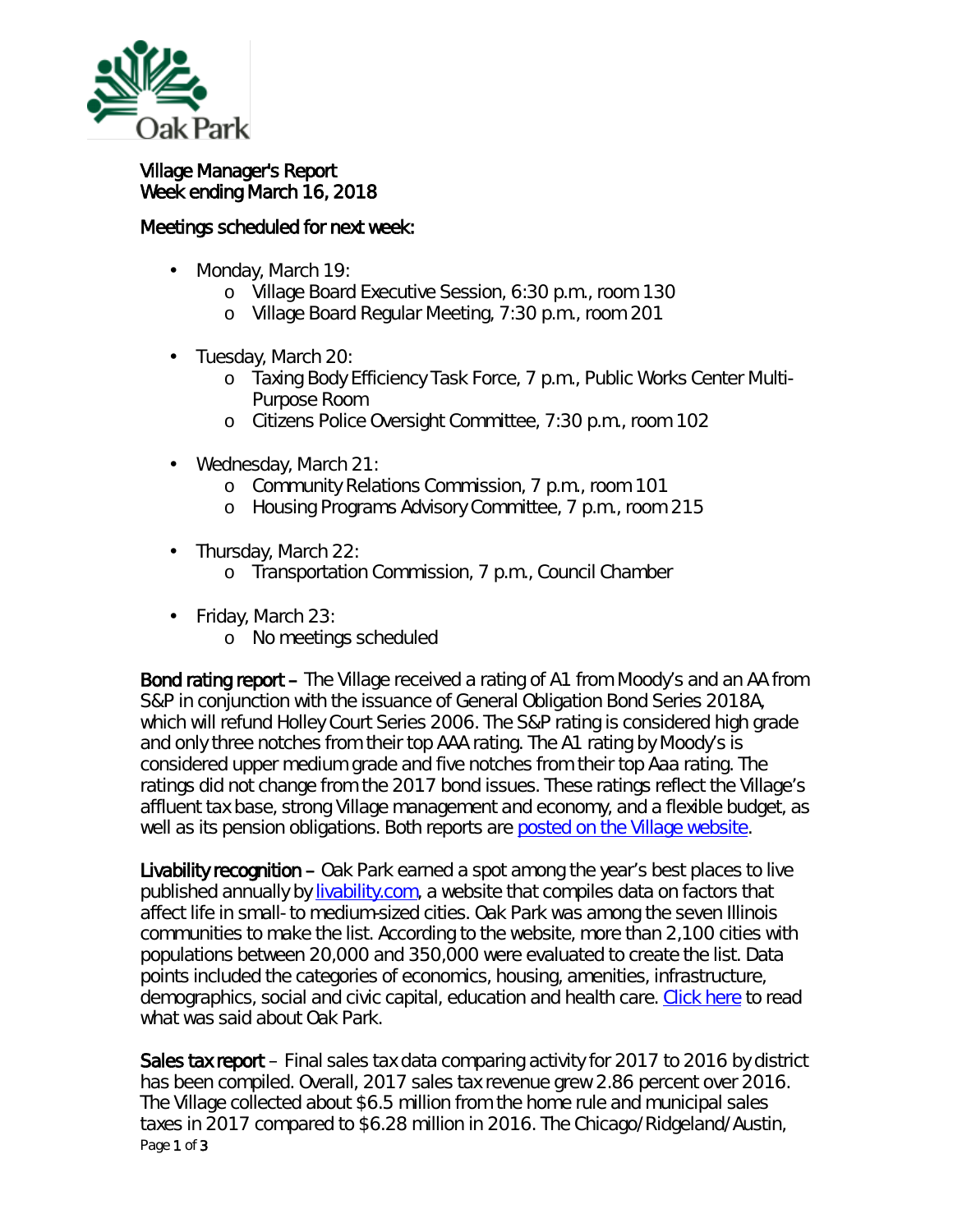Lake/Ridgeland/Austin and Hemingway districts saw significant percentage increases. Downtown Oak Park and the Madison Street District, which generated nearly 5 percent and 4 percent more respectively in 2017, remained the strongest performers in terms of actual dollars collected. [Click here to view the report.](https://www.oak-park.us/sites/default/files/456678891/2017_sales_tax_by_business_districts.pdf)

Rain water management grants popular – By mid-week, 180 Oak Park single-family homeowners had applied for the 30 grants available to help with the cost of installing landscaping features that will better manage rain water. The abundance of applications will give the Village a head start for marketing the program next year. The [RainReady Program](http://rainready.org/) is a [Center for Neighborhood Technology](http://www.cnt.org/) initiative that offers participating homeowners a free assessment of their yards, a customized landscape design and a grant of up to 50 percent of the cost of green landscaping solutions such as rain gardens and permeable pavement. The maximum grant is \$1,300. A community workshop about the *RainReady Program* is scheduled for 10 to 11:30 a.m., Sat., March 24 at the Oak Park Conservatory. The workshop will cover the benefits of smart landscaping and tips for caring for a rain garden. More information on the program is [posted on the Village website.](https://www.oak-park.us/news/grant-program-help-oak-park-homeowners-get-rainready)

Mobile stroke unit coming to Oak Park – With the Village Board's recent approval, Rush Oak Park Hospital is set to roll out its state-of-the-art ambulance designed to provide emergency stroke care on site rather than having to wait to reach an emergency room. The custom-built *Rush Mobile Stroke Unit* is one of only six in the nation. The ambulance is equipped with technology and drug therapies that are critical to accurately diagnosing and immediately beginning treatment for stroke, which doctors say can mean the difference between life and death. The Fire Department is excited to have this technology available to supplement its advanced emergency medical response procedures. [Click here to read more…](https://www.oak-park.us/news/mobile-stroke-ambulance-roll-oak-park)

On-the-road recruitment – Representatives of the Human Resources Department took their recruitment efforts on the road this week, participating in a job fair at the University of Illinois Chicago. Among the roles for which candidates were being recruited were firefighter/paramedics, data analysts and engineering technicians. Current firefighter/paramedics participated in the fair as well, offering the added benefit of having someone who knows the job participate in one-on-one discussions with potential candidates.

Miscellaneous construction updates – Underground utility work for the Lincoln Property redevelopment project on South Boulevard is expected to move away from Harlem Avenue early next week, ending the daytime closings of the northbound curbside lane on the busy state highway. As cleanup of the demolition site at Home Avenue and Madison Street wraps up, the developer's environmental consultant is expected to begin collecting samples needed before the redevelopment project can get underway. The contractor for Rush Oak Park Hospital's improvement project will begin relocating utility lines on Madison Street next week. Daytime traffic will be affected only during the day, with closures alternating between the eastbound and westbound lanes. Work on the pipeline to carry Lake Michigan water west through Oak Park resumed this week on Fillmore Avenue, just west of Austin Boulevard. The project is expected to continue into late May, with paving between Highland Avenue and Austin Boulevard to follow.